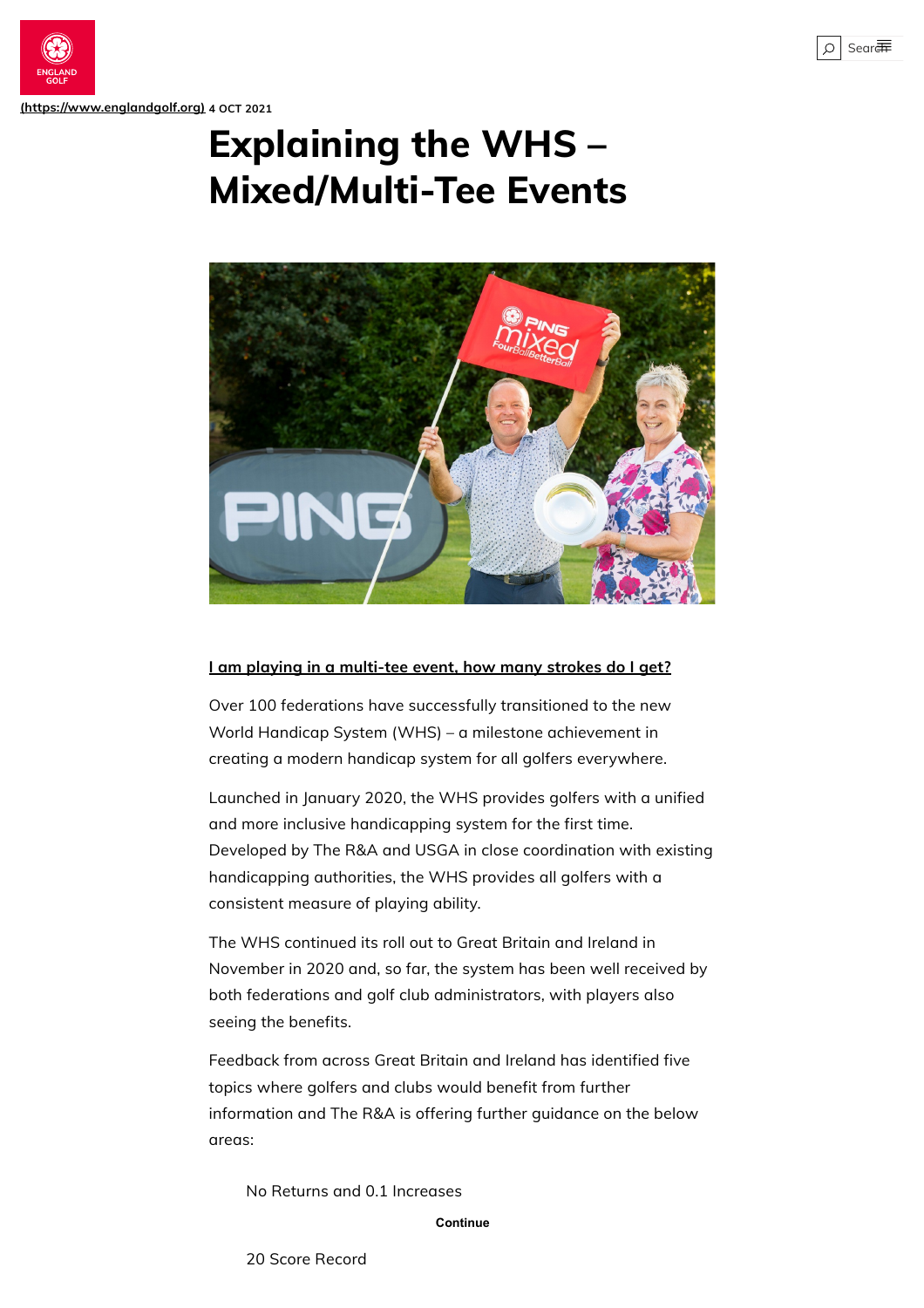

Mixed/Multi Tee Events

Playing Conditions Calculation

95% Handicap Allowance and Equity

Search

## **Understanding Mixed/Multi-Tee Events**

## How do Handicap Allowances and any other adjustments get applied in an 18-hole mixed/multi-tee event?

The WHS facilitates play between golfers of any gender, ability or age, as players can compete for the same prize in a competition playing from any rated set of tees

When playing in an 18-hole mixed or multi-tee event, whatever the format of play, the first step is for each player to calculate their own individual Course Handicap

Next, the applicable Handicap Allowance for the format of play is applied to the Course Handicap, giving the player their Playing Handicap

Next, those players playing from a set of tees with a higher Course Rating add additional strokes to their Playing Handicap – equal to the difference between the Course Rating of the tees they are playing from and the tees being played with the lowest Course Rating

In Four-Ball formats, strokes are only allocated after each player has calculated their individual Playing Handicap. Strokes are then taken from the player with the lowest Playing Handicap

In Foursomes, any adjustment for the difference in Course Ratings would be half of the combined adjustment for each side

### Which card is used in Mixed Foursomes and Four-Ball formats?

In Foursomes competitions from mixed tees, the Committee must specify in the Terms of the Competition which single set of tees will determine the Pars and Stroke Index that are to be used

In Four-Ball formats from mixed tees, individual players score using the card and Stroke Index appropriate for the tee they are playing from